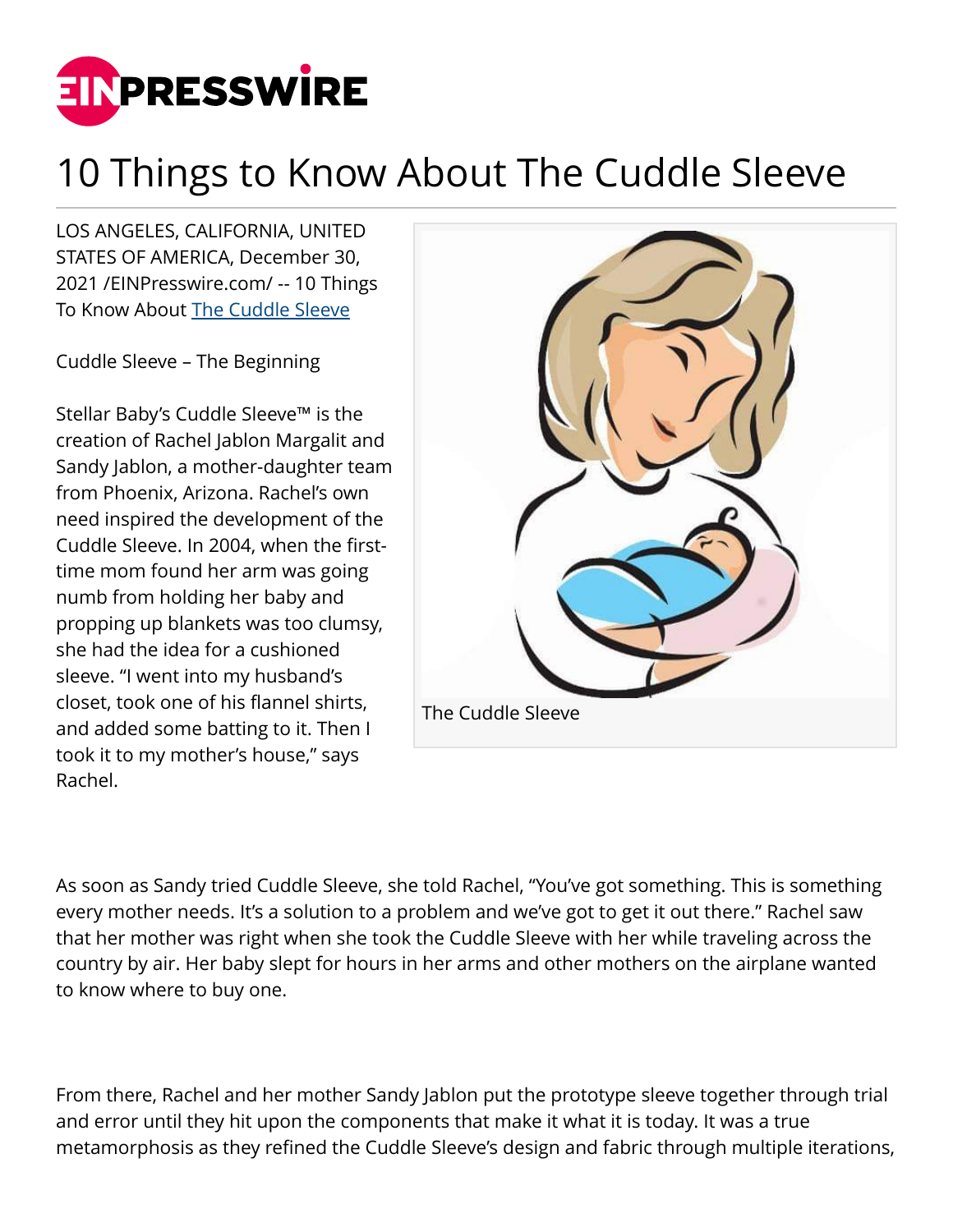taking into consideration feedback from friends who also had babies. Together, Rachel and Sandy formed Stellar Baby LLC. a company that produces and sells Cuddle Sleeves in a variety of colors. Together, Mother and Daughter possess a unique combination of innovative and modern motherhood mixed with a grandmother's experience and knowledge. What could be better!

## Inspiration for Cuddle Sleeve

Although the concept began with physical comfort in mind, it soon became apparent that the Cuddle Sleeve does so much more. Whether it's "fussy time," feeding time, or just time to bond with and hold your infant, cuddling a baby is important. The Cuddle Sleeve is a direct link to soothing infants, which research has shown is crucial for their healthy development. Rachel and Sandy have received positive feedback from parents who use the Cuddle Sleeve for extra-long cuddling sessions with their children who have special needs, like Down Syndrome, autism, and cerebral palsy.

The Importance of [Bonding](http://www.cuddlesleeve.com) with [the baby](http://www.cuddlesleeve.com)

Cuddling and bonding with the baby is the most important thing a parent can do to help with physical, mental, and emotional development," says Sandy. "There is a lot of research to prove it and as a mother, just know it. Most products require movable parts to perform their function. The Cuddle Sleeve creates a "feeling", and the only movable part is You. That feeling for baby is a cozy, womb-like cocoon that makes the baby feel secure in arms, as adjusts to the world around him or her. The feeling is pure bliss as soothe and nurture the baby and feel comfortable doing it. In other words, the Cuddle Sleeve is a conductor of Love.

The most important thing can offer the baby is loving arms. The joy, the benefits, and the memories create are golden.

10 Things To Know About The Cuddle Sleeve

1 . The Cuddle Sleeve is a unique, cushioned sleeve worn on the arm to provide cushioned comfort for the mother by relieving arm stress and a cozy cocoon is created for the baby during feeding or cuddling.

2. It alleviates pressure points, especially under the baby's head which can prevent Plagiocephaly (a flat spot on the baby's head).